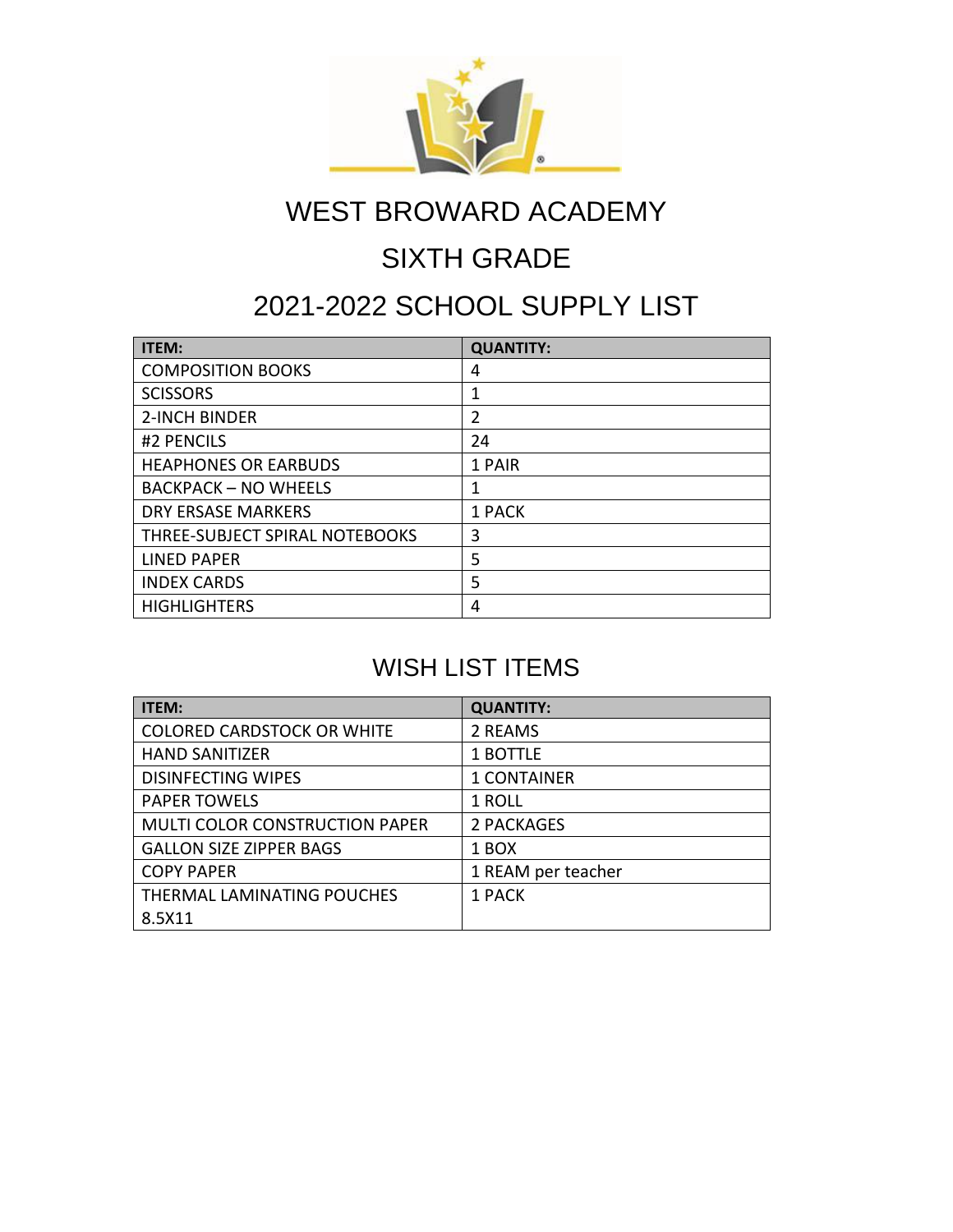

# WEST BROWARD ACADEMY

## SEVENTH GRADE

### 2021-2022 SCHOOL SUPPLY LIST

| <b>ITEM:</b>                   | <b>QUANTITY:</b>                |
|--------------------------------|---------------------------------|
| <b>COMPOSITION BOOKS</b>       | 4                               |
| <b>SCISSORS</b>                | 1                               |
| <b>2-INCH BINDER</b>           | 2 (1 FOR CIVICS, 1 FOR READING) |
| #2 PENCILS                     | 24                              |
| <b>HEAPHONES OR EARBUDS</b>    | 1 PAIR                          |
| <b>BACKPACK - NO WHEELS</b>    | 1                               |
| <b>DRY ERSASE MARKERS</b>      | 2 PACK                          |
| THREE-SUBJECT SPIRAL NOTEBOOKS | 5                               |
| LINED PAPER                    | 3 PACKS                         |
| <b>INDEX CARDS</b>             | 1 PACK                          |
| <b>HIGHLIGHTERS</b>            | 1 PACK                          |

#### WISH LIST ITEMS

| <b>ITEM:</b>                          | <b>QUANTITY:</b>    |
|---------------------------------------|---------------------|
| <b>COLORED CARDSTOCK</b>              | 2 REAMS             |
| <b>HAND SANITIZER</b>                 | 1 BOTTLE            |
| <b>DISINFECTING WIPES</b>             | <b>2 CONTAINERS</b> |
| <b>PAPER TOWELS</b>                   | 2 ROLLS             |
| <b>MULTI COLOR CONSTRUCTION PAPER</b> | 2 PACKAGES          |
| <b>COPY PAPER</b>                     | 2 REAMS             |
| <b>GALLON SIZE ZIPPER BAGS</b>        | 2 BOXES             |
| THERMAL LAMINATING POUCHES            | 1 PACK              |
| 8.5X11                                |                     |